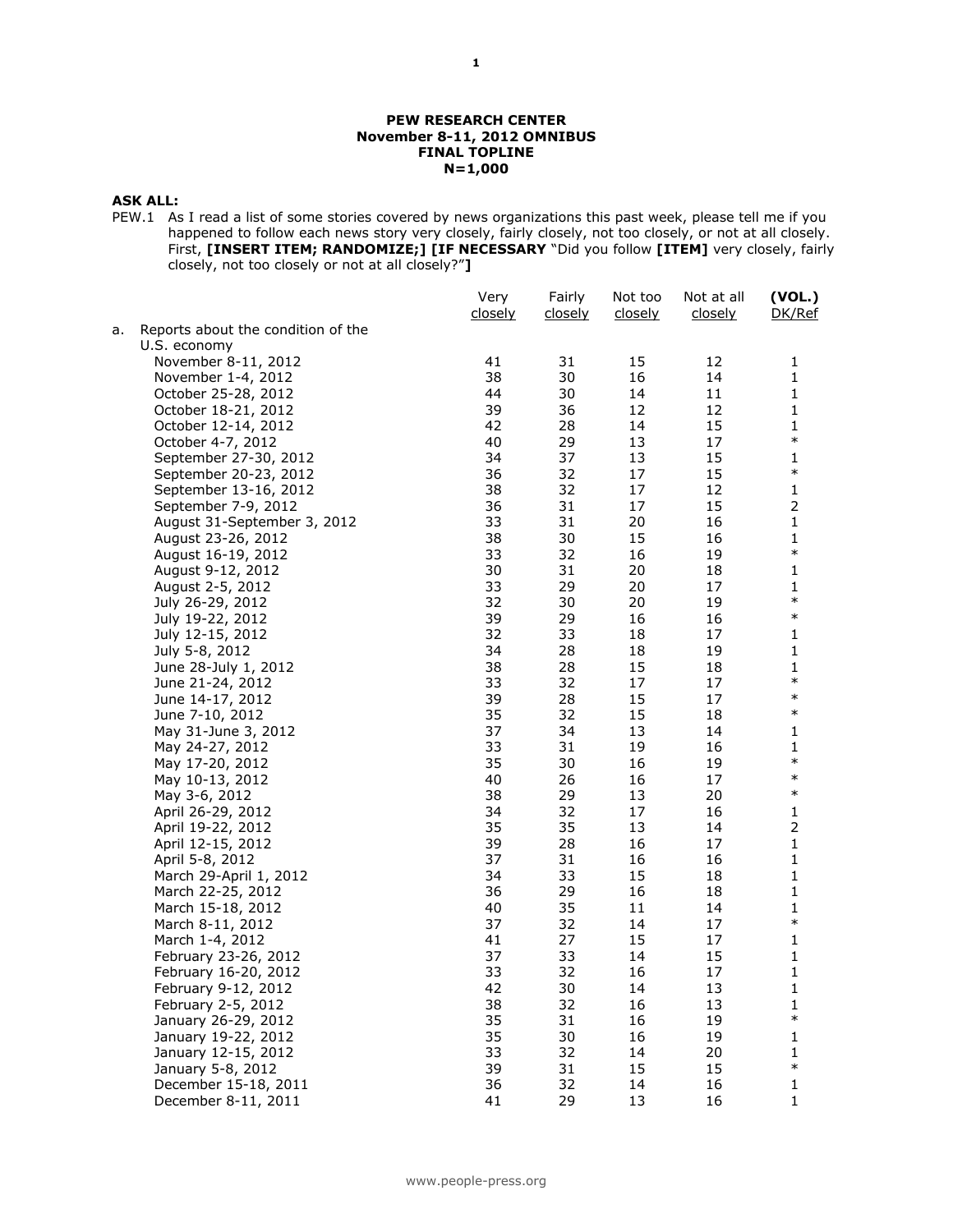|                                                                                                 | Very<br>closely | Fairly               | Not too       | Not at all    | (VOL.)<br>DK/Ref |
|-------------------------------------------------------------------------------------------------|-----------------|----------------------|---------------|---------------|------------------|
| December 1-4, 2011                                                                              | 40              | <u>closely</u><br>33 | closely<br>13 | closely<br>13 | $\mathbf{1}$     |
| November 17-20, 2011                                                                            | 35              | 33                   | 16            | 15            | $\mathbf{1}$     |
| November 10-13, 2011                                                                            | 39              | 31                   | 15            | 14            | $\ast$           |
| November 3-6, 2011                                                                              | 37              | 31                   | 15            | 17            | $\mathbf 1$      |
| October 27-30, 2011                                                                             | 38              | 33                   | 14            | 15            | $\mathbf{1}$     |
| October 20-23, 2011                                                                             | 38              | 32                   | 14            | 16            | 1                |
|                                                                                                 | 39              | 32                   | 14            | 14            | $\ast$           |
| October 13-16, 2011                                                                             | 43              | 28                   | 14            | 14            | $\mathbf 1$      |
| October 6-9, 2011<br>September 29-October 2, 2011                                               | 46              | 26                   | 14            | 14            | $\ast$           |
| September 22-25, 2011                                                                           | 44              | 33                   | 11            | 11            | $\ast$           |
| September 8-11, 2011                                                                            | 40              | 30                   | 15            | 14            | $\mathbf 1$      |
| September 1-4, 2011                                                                             | 44              | 30                   | 11            | 15            | $\ast$           |
| August 25-28, 2011                                                                              | 44              | 28                   | 14            | 13            | $\mathbf{1}$     |
| August 18-21, 2011                                                                              | 44              | 29                   | 12            | 14            | 1                |
| August 4-7, 2011                                                                                | 46              | 30                   | 11            | 13            | $\mathbf{1}$     |
| July 28-31, 2011                                                                                | 43              | 30                   | 13            | 13            | $\ast$           |
| July 21-24, 2011                                                                                | 41              | 32                   | 13            | 13            | $\mathbf 1$      |
| July 14-17, 2011                                                                                | 41              | 30                   | 14            | 14            | $\mathbf 1$      |
| July 7-10, 2011                                                                                 | 36              | 30                   | 15            | 18            | $\mathbf 1$      |
| June 30-July 3, 2011                                                                            | 38              | 32                   | 13            | 16            | 1                |
| June 23-26, 2011                                                                                | 37              | 29                   | 15            | 19            | $\ast$           |
| June 16-19, 2011                                                                                | 39              | 33                   | 14            | 13            | $\ast$           |
| June 9-12, 2011                                                                                 | 39              | 30                   | 15            | 16            | $\mathbf 1$      |
| June 2-5, 2011                                                                                  | 35              | 34                   | 17            | 14            | $\ast$           |
| May 19-22, 2011                                                                                 | 33              | 34                   | 17            | 16            | $\ast$           |
| May 12-15, 2011                                                                                 | 32              | 32                   | 17            | 18            | $\mathsf{2}\,$   |
| May 5-8, 2011                                                                                   | 40              | 35                   | 15            | 9             | $\mathbf 1$      |
| April 21-25, 2011                                                                               | 41              | 33                   | 12            | 14            | $\ast$           |
| April 14-17, 2011                                                                               | 44              | 30                   | 14            | 12            | $\mathbf 1$      |
| April 7-10, 2011                                                                                | 46              | 30                   | 14            | 10            | $\ast$           |
| March 31-April 3, 2011                                                                          | 42              | 31                   | 16            | 11            | 0                |
| March 24-27, 2011                                                                               | 36              | 32                   | 17            | 15            | $\ast$           |
| March 17-20, 2011                                                                               | 38              | 32                   | 17            | 13            | $\ast$           |
| March 10-13, 2011                                                                               | 40              | 30                   | 16            | 13            | $\ast$           |
| March 3-6, 2011                                                                                 | 37              | 31                   | 17            | 13            | 1                |
| February 24-27, 2011                                                                            | 49              | 29                   | 11            | 10            | $\ast$           |
| February 17-20, 2011                                                                            | 35              | 33                   | 14            | 17            | $\ast$           |
| February 10-13, 2011                                                                            | 36              | 34                   | 13            | 16            | $\ast$           |
| February 3-6, 2011                                                                              | 35              | 37                   | 14            | 14            | $\ast$           |
| January 20-23, 2011                                                                             | 37              | 33                   | 14            | 15            | $\mathbf 1$      |
| January 13-16, 2011                                                                             | 37              | 29                   | 15            | 18            | $\mathbf 1$      |
| January 6-9, 2011                                                                               | 39              | 37                   | 11            | 12            | 1                |
| SEE TRENDS FOR PREVIOUS YEARS: http://www.people-press.org/files/2011/11/NII-Economy-Trends.pdf |                 |                      |               |               |                  |
|                                                                                                 |                 |                      |               |               |                  |
| The impact of Hurricane Sandy<br>b.                                                             |                 |                      |               |               |                  |
| November 8-11, 2012                                                                             | 46              | 33                   | 12            | 9             | 1                |
| November 1-4, 2012                                                                              | 53              | 31                   | 9             | 6             | 1                |
| October 25-28, 2012: Hurricane Sandy                                                            | 28              | 24                   | 22            | 25            | $\mathbf{1}$     |
| <b>TRENDS FOR COMPARISON:</b>                                                                   |                 |                      |               |               |                  |
| August 31-September 3, 2012: Hurricane                                                          |                 |                      |               |               |                  |
| Isaac                                                                                           | 31              | 36                   | 18            | 13            | 2                |
| September 1-4, 2011: The impact of                                                              |                 |                      |               |               |                  |
| Hurricane Irene                                                                                 | 39              | 33                   | 17            | 10            | $\ast$           |
| August 25-28, 2011: Hurricane Irene                                                             | 45              | 26                   | 14            | 15            | 1                |
| September 2-6, 2010: Hurricane Earl                                                             | 28              | 31                   | 19            | 21            | $\mathbf{1}$     |
| September 19-22, 2008: Hurricane Ike                                                            | 42              | 37                   | 16            | 5             | $\ast$           |
| September 12-15, 2008: Hurricane Ike                                                            | 50              | 32                   | 13            | 5             | $\ast$           |
| September 5-8, 2008: Hanna (Southeast)                                                          | 34              | 37                   | 19            | 10            | 0                |
| September 5-8, 2008: Gustav (Gulf coast)                                                        | 42              | 35                   | 17            | 6             | $\ast$           |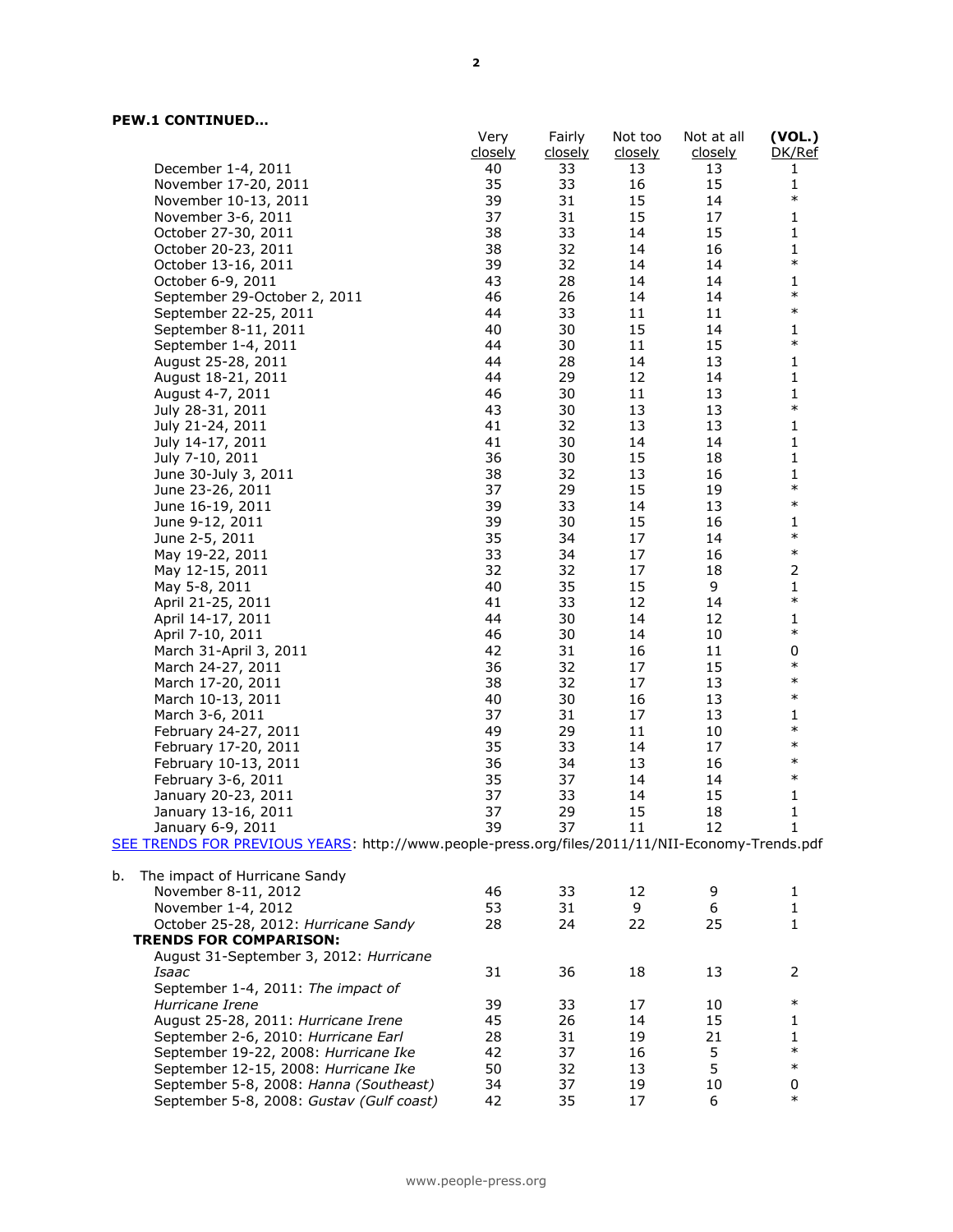|    |                                                                                | Very<br>closely | Fairly<br>closely | Not too<br>closely | Not at all<br>closely | (VOL.)<br>DK/Ref |
|----|--------------------------------------------------------------------------------|-----------------|-------------------|--------------------|-----------------------|------------------|
|    | August 29-31, 2008: Gustav (Gulf coast)                                        | 33              | 30                | 23                 | 14                    | $\ast$           |
|    | July 25-28, 2008: Dolly (Texas coast)<br>November 2-5, 2007: Noel (Bahamas and | 19              | 29                | 29                 | 23                    | $\ast$           |
|    | Cuba)<br>September 7-10, 2007: Felix and Henriette                             | 11              | 22                | 31                 | 35                    | $\mathbf{1}$     |
|    | (Mexico and Central America)<br>August 24-27, 2007: Dean (Mexico and           | 14              | 29                | 29                 | 27                    | 1                |
|    | Caribbean)<br>November, 2005: Wilma (Mexico and                                | 18              | 39                | 24                 | 18                    | $\mathbf{1}$     |
|    | Florida)<br>September, 2005: Katrina (New Orleans                              | 34              | 37                | 21                 | 8                     | $\ast$           |
|    | and Gulf Coast)                                                                | 70              | 21                | 7                  | $\overline{2}$        | $\ast$           |
|    | July, 2005: Recent hurricanes (Gulf coast)                                     | 38              | 37                | 17                 | 8                     | $\ast$           |
|    |                                                                                |                 |                   |                    |                       | $\ast$           |
|    | September, 2003: Isabel                                                        | 47              | 28                | 15                 | 10                    |                  |
|    | Early October, 2002: Recent hurricanes<br>(Gulf of Mexico and Louisiana)       | 38              | 34                | 18                 | 10                    | $\ast$           |
|    | November, 1998: Hurricane Mitch and the                                        |                 |                   |                    |                       |                  |
|    | rain and mud slides in Central America                                         | 36              | 36                | 16                 | 11                    | 1                |
|    | September, 1992: Hurricane Andrew                                              | 66              | 27                | $\overline{4}$     | 3                     | $\ast$           |
|    | October, 1989: The destruction caused by                                       |                 |                   |                    |                       |                  |
|    | Hurricane Hugo                                                                 | 60              | 30                | 7                  | 3                     | 0                |
| c. | News about candidates for the 2012<br>presidential election                    |                 |                   |                    |                       |                  |
|    | November 8-11, 2012                                                            | 60              | 22                | 10                 | 8                     | 1                |
|    |                                                                                | 47              | 25                | 15                 | 12                    | $\mathbf{1}$     |
|    | November 1-4, 2012                                                             |                 |                   |                    |                       |                  |
|    | October 25-28, 2012                                                            | 52              | 23                | 13                 | 11                    | 1                |
|    | October 18-21, 2012                                                            | 48              | 28                | 12                 | 11                    | $\mathbf{1}$     |
|    | October 12-14, 2012                                                            | 45              | 26                | 13                 | 14                    | $\mathbf 1$      |
|    | October 4-7, 2012                                                              | 45              | 23                | 15                 | 17                    | $\ast$           |
|    | September 27-30, 2012                                                          | 40              | 30                | 14                 | 14                    | $\mathbf{1}$     |
|    | September 20-23, 2012                                                          | 38              | 29                | 16                 | 17                    | $\ast$           |
|    | September 13-16, 2012                                                          | 42              | 25                | 18                 | 15                    | $\mathbf 1$      |
|    | September 7-9, 2012                                                            | 31              | 31                | 18                 | 19                    | 1                |
|    | August 31-September 3, 2012                                                    | 29              | 29                | 20                 | 20                    | $\mathbf{1}$     |
|    | August 23-26, 2012                                                             | 27              | 31                | 19                 | 22                    | $\mathbf 1$      |
|    | August 16-19, 2012                                                             | 32              | 27                | 19                 | 22                    | $\mathbf 1$      |
|    | August 9-12, 2012                                                              | 27              | 27                | 21                 | 24                    | $\mathbf 1$      |
|    | August 2-5, 2012                                                               | 31              | 25                | 19                 | 23                    | $\mathbf{1}$     |
|    | July 26-29, 2012                                                               | 25              | 28                | 21                 | 25                    | $\mathbf 1$      |
|    | July 19-22, 2012                                                               | 35              | 22                | 17                 | 25                    | 1                |
|    | July 12-15, 2012                                                               | 33              | 24                | 20                 | 23                    |                  |
|    | July 5-8, 2012                                                                 | 29              | 26                | 20                 | 25                    | $\ast$           |
|    | June 28-July 1, 2012                                                           | 32              | 24                | 19                 | 25                    | $\ast$           |
|    | June 21-24, 2012                                                               | 27              | 30                | 17                 | 25                    | 1                |
|    | June 14-17, 2012                                                               | 31              | 30                | 15                 | 24                    | $\ast$           |
|    | June 7-10, 2012                                                                | 30              | 29                | 16                 | 25                    | 1                |
|    | May 31-June 3, 2012                                                            | 29              | 28                | 19                 | 23                    | 1                |
|    | May 24-27, 2012                                                                | 32              | 28                | 16                 | 24                    | 1                |
|    |                                                                                |                 |                   |                    |                       | $\ast$           |
|    | May 17-20, 2012                                                                | 31              | 26                | 19                 | 23                    | $\ast$           |
|    | May 10-13, 2012                                                                | 34              | 23                | 18                 | 24                    |                  |
|    | May 3-6, 2012                                                                  | 29              | 27                | 19                 | 24                    | $\ast$           |
|    | April 26-29, 2012                                                              | 29              | 29                | 18                 | 23                    | 1                |
|    | April 19-22, 2012                                                              | 29              | 29                | 20                 | 20                    | 1                |
|    | April 12-15, 2012                                                              | 32              | 28                | 16                 | 23                    | 1                |
|    | April 5-8, 2012                                                                | 31              | 27                | 18                 | 23                    | $\ast$           |
|    | March 29-April 1, 2012                                                         | 23              | 29                | 21                 | 27                    | $\ast$           |
|    | March 22-25, 2012                                                              | 28              | 28                | 18                 | 25                    | 1                |
|    | March 15-18, 2012                                                              | 28              | 31                | 17                 | 24                    | $\ast$           |
|    |                                                                                |                 |                   |                    |                       |                  |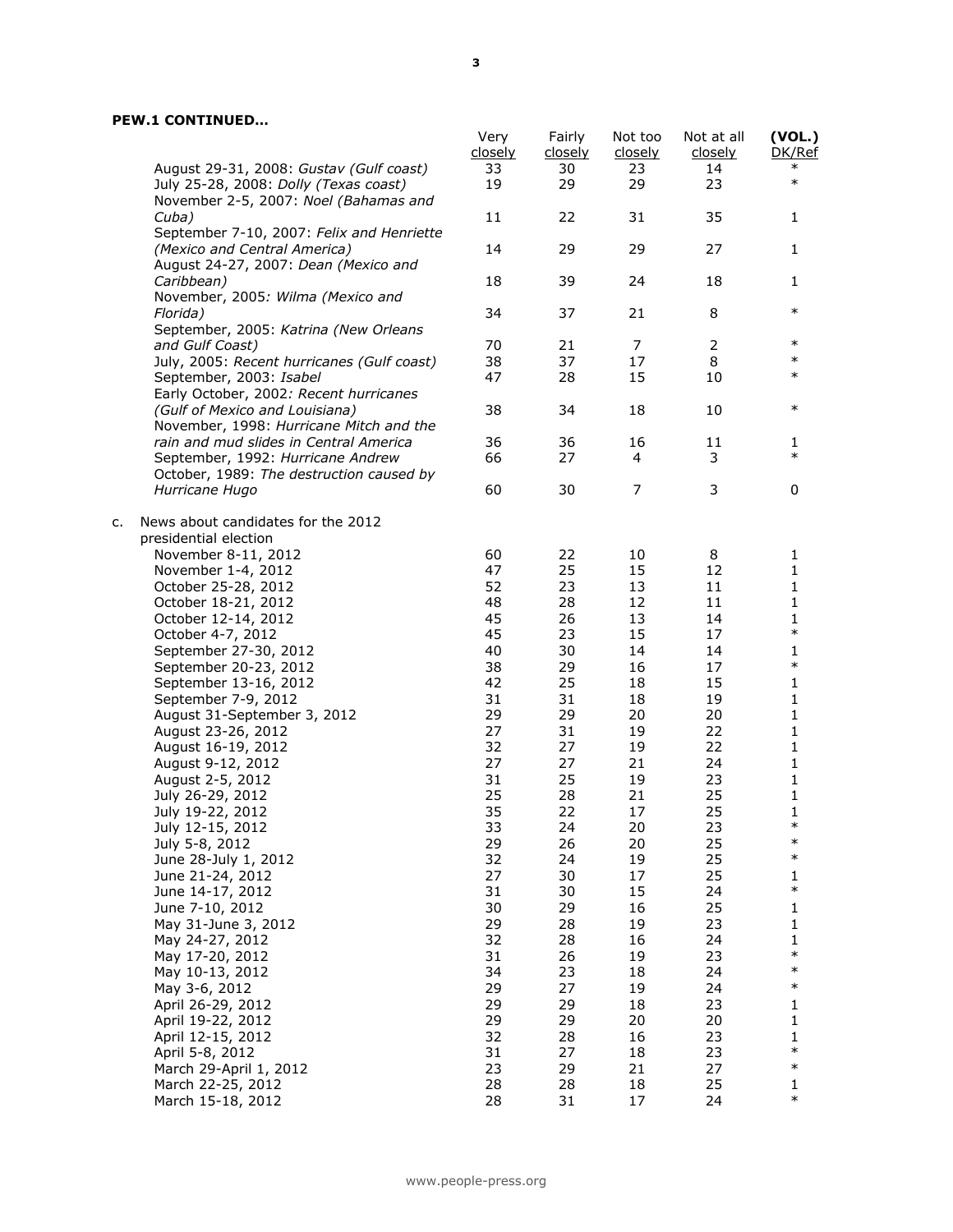|                                                                                                  | Very    | Fairly         | Not too        | Not at all     | (VOL.)         |
|--------------------------------------------------------------------------------------------------|---------|----------------|----------------|----------------|----------------|
|                                                                                                  | closely | <u>closely</u> | <u>closely</u> | <u>closely</u> | DK/Ref         |
| March 8-11, 2012                                                                                 | 28      | 27             | 21             | 23             | $\ast$         |
| March 1-4, 2012                                                                                  | 31      | 24             | 20             | 24             | 1              |
| February 23-26, 2012                                                                             | 28      | 29             | 18             | 24             | 1              |
| February 16-20, 2012                                                                             | 25      | 29             | 19             | 25             | $\overline{2}$ |
| February 9-12, 2012                                                                              | 35      | 25             | 18             | 20             | 1              |
| February 2-5, 2012                                                                               | 30      | 27             | 20             | 21             | 1              |
| January 26-29, 2012                                                                              | 28      | 30             | 21             | 21             | $\mathbf 1$    |
| January 19-22, 2012                                                                              | 28      | 30             | 17             | 24             | $\ast$         |
| January 12-15, 2012                                                                              | 29      | 29             | 18             | 23             | 1              |
| January 5-8, 2012                                                                                | 29      | 30             | 16             | 25             | $\ast$         |
| December 15-18, 2011                                                                             | 26      | 24             | 20             | 29             | $\mathbf 1$    |
| December 8-11, 2011                                                                              | 27      | 27             | 18             | 28             | $\ast$         |
| December 1-4, 2011                                                                               | 25      | 28             | 20             | 26             | 1              |
| November 17-20, 2011                                                                             | 24      | 31             | 21             | 23             | $\mathbf 1$    |
| November 3-6, 2011                                                                               | 22      | 31             | 20             | 26             | $\mathbf 1$    |
| October 27-30, 2011                                                                              | 21      | 26             | 21             | 30             | 1              |
| October 20-23, 2011                                                                              | 21      | 28             | 22             | 28             | $\mathbf 1$    |
| October 13-16, 2011                                                                              | 26      | 29             | 22             | 23             | 1              |
| October 6-9, 2011                                                                                | 25      | 25             | 23             | 27             | $\mathbf{1}$   |
| September 29-October 2, 2011                                                                     | 27      | 26             | 21             | 25             | $\ast$         |
| September 22-25, 2011                                                                            | 25      | 26             | 23             | 25             | 1              |
| September 15-18, 2011                                                                            | 24      | 28             | 21             | 27             | $\mathbf 1$    |
| September 8-11, 2011                                                                             | 22      | 26             | 21             | 31             | $\ast$         |
| September 1-4, 2011                                                                              | 22      | 23             | 22             | 32             | $\mathbf 1$    |
| August 25-28, 2011                                                                               | 22      | 22             | 22             | 33             | $\mathbf 1$    |
| August 18-21, 2011                                                                               | 27      | 26             | 19             | 28             | 1              |
| August 11-14, 2011                                                                               | 19      | 24             | 20             | 36             | $\mathbf 1$    |
| August 4-7, 2011                                                                                 | 18      | 21             | 22             | 37             | 1              |
| July 28-31, 2011                                                                                 | 17      | 27             | 21             | 35             | 1              |
| July 21-24, 2011                                                                                 | 17      | 22             | 28             | 32             | $\ast$         |
| July 14-17, 2011                                                                                 | 18      | 26             | 27             | 28             | 1              |
| July 7-10, 2011                                                                                  | 16      | 23             | 27             | 33             | 1              |
|                                                                                                  | 21      | 28             | 24             | 25             | $\overline{2}$ |
| June 30-July 3, 2011                                                                             | 19      | 26             | 24             | 31             | $\ast$         |
| June 23-26, 2011                                                                                 | 23      | 29             | 23             | 25             | $\ast$         |
| June 16-19, 2011<br>June 9-12, 2011                                                              | 18      | 30             | 22             | 30             | 1              |
|                                                                                                  | 21      | 31             | 22             | 26             | $\ast$         |
| June 2-5, 2011                                                                                   | 20      | 27             | 24             | 28             | $\ast$         |
| May 26-29, 2011                                                                                  |         |                |                |                |                |
| May 19-22, 2011                                                                                  | 15      | 27             | 24             | 32             | $\mathbf 1$    |
| May 12-15, 2011                                                                                  | 15      | 22             | 26             | 35             | 1              |
| May 5-8, 2011                                                                                    | 16      | 24             | 27             | 32             | 1              |
| April 21-25, 2011                                                                                | 18      | 26             | 23             | 32             | 1              |
| April 14-17, 2011                                                                                | 20      | 23             | 29             | 27             | 1              |
| March 24-27, 2011                                                                                | 13      | 19             | 26             | 41             | 1              |
| March 10-13, 2011                                                                                | 15      | 21             | 26             | 38             | 0              |
| February 10-13, 2011                                                                             | 16      | 19             | 24             | 40             | $\ast$         |
| February 3-6, 2011                                                                               | 15      | 20             | 23             | 42             | $\ast$         |
| SEE TRENDS FOR PREVIOUS YEARS: http://www.people-press.org/files/2011/11/NII-Election-Trends.pdf |         |                |                |                |                |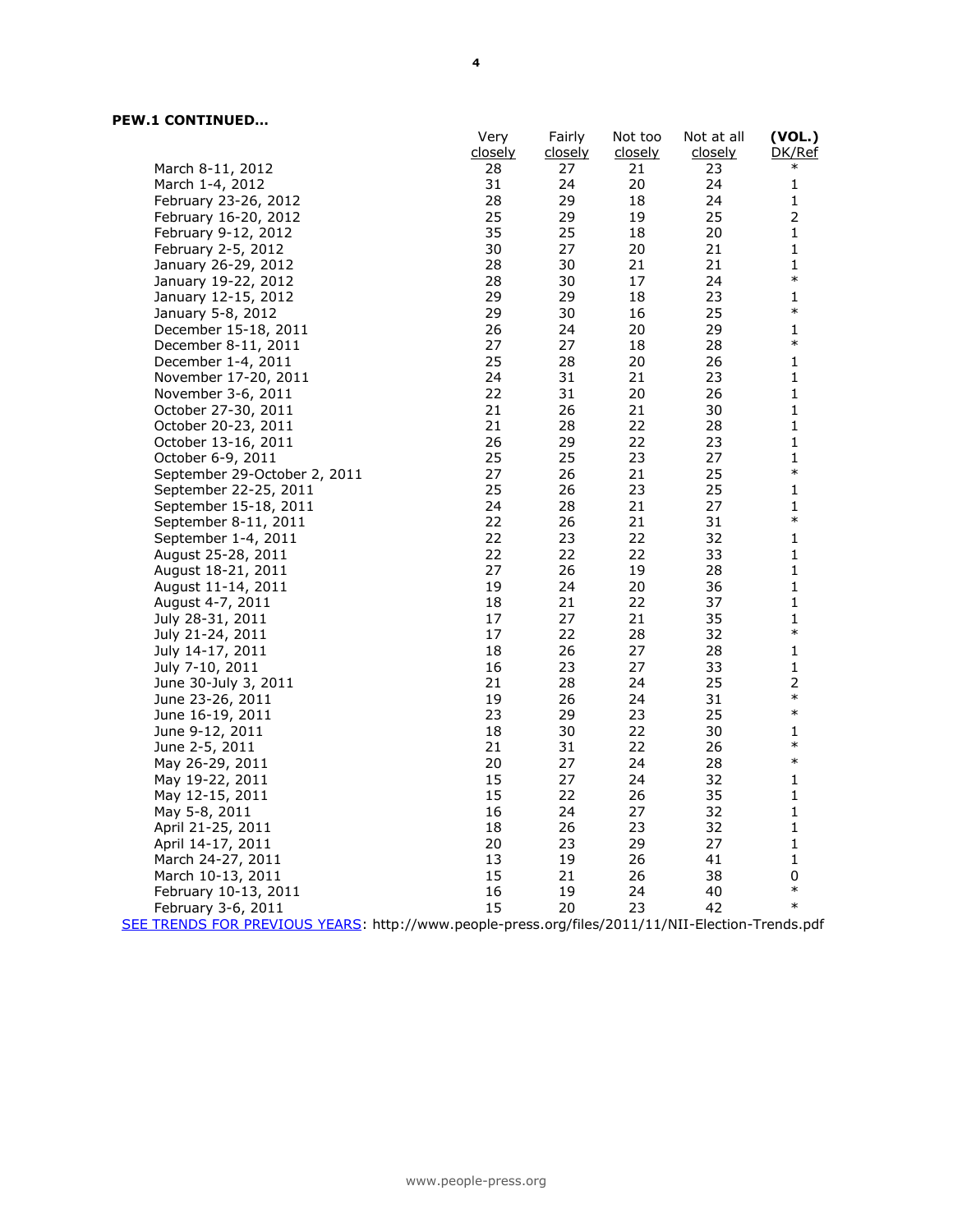|                                                                                              |                                                      | Very<br>closely | Fairly<br>closely | Not too<br>closely | Not at all<br><u>closely</u> | (VOL.)<br>DK/Ref    |
|----------------------------------------------------------------------------------------------|------------------------------------------------------|-----------------|-------------------|--------------------|------------------------------|---------------------|
| The debate in Washington over automatic<br>d.<br>take effect in January unless the President | spending cuts and tax increases that would           |                 |                   |                    |                              |                     |
| and Congress act                                                                             |                                                      |                 |                   |                    |                              |                     |
| November 8-11, 2012                                                                          |                                                      | 38              | 20                | 20                 | 20                           | $\ast$              |
| July 19-22, 2012                                                                             |                                                      | 23              | 21                | 22                 | 33                           | 1                   |
| <b>TRENDS FOR COMPARISON:</b>                                                                |                                                      |                 |                   |                    |                              |                     |
|                                                                                              | February 16-20, 2012: Congress passing a             |                 |                   |                    |                              |                     |
| bill to extend payroll tax cuts and                                                          |                                                      |                 |                   |                    |                              |                     |
| unemployment benefits <sup>1</sup>                                                           |                                                      | 24              | 27                | 21                 | 27                           | 1                   |
| August 4-7, 2011: Congress and the                                                           |                                                      |                 |                   |                    |                              |                     |
|                                                                                              | president agreeing to cut federal spending           |                 |                   |                    |                              |                     |
| and raise the debt limit                                                                     |                                                      | 46              | 25                | 13                 | 14                           | 1                   |
|                                                                                              | December 16-19, 2010 <sup>2</sup> : The extension of |                 |                   |                    |                              |                     |
| tax cuts and unemployment benefits                                                           |                                                      |                 |                   |                    |                              |                     |
| approved by Congress and signed by                                                           |                                                      |                 |                   |                    |                              |                     |
| President Obama                                                                              |                                                      | 37              | 27                | 15                 | 19                           | 1                   |
|                                                                                              | December 9-12, 2010: The agreement                   |                 |                   |                    |                              |                     |
| reached between Barack Obama and                                                             |                                                      |                 |                   |                    |                              |                     |
|                                                                                              | Congressional Republicans to extend tax              |                 |                   |                    |                              |                     |
| cuts and unemployment benefits<br>December 2-5, 2010: The debate in                          |                                                      | 37              | 29                | 15                 | 17                           | 1                   |
|                                                                                              | Washington over the federal income tax               |                 |                   |                    |                              |                     |
|                                                                                              | cuts passed when George W. Bush was                  |                 |                   |                    |                              |                     |
| president                                                                                    |                                                      | 39              | 26                | 17                 | 17                           | $\mathbf{1}$        |
|                                                                                              | September 16-19, 2010: The debate in                 |                 |                   |                    |                              |                     |
|                                                                                              | Washington over competing Democratic                 |                 |                   |                    |                              |                     |
| and Republican tax plans                                                                     |                                                      | 21              | 24                | 21                 | 34                           | $\ast$              |
| September 9-12, 2010                                                                         |                                                      | 16              | 19                | 22                 | 42                           | 1                   |
|                                                                                              | May 8-11, 2009: The debate in Washington             |                 |                   |                    |                              |                     |
| over the federal budget                                                                      |                                                      | 22              | 28                | 19                 | 31                           | $\ast$              |
|                                                                                              | March 27-30, 2009: Debate over Barack                |                 |                   |                    |                              |                     |
| Obama's budget proposal                                                                      |                                                      | 28              | 34                | 18                 | 19                           | 1                   |
| February 27-March 2, 2009: Barack                                                            |                                                      |                 |                   |                    |                              |                     |
|                                                                                              | Obama's budget proposal for next year that           |                 |                   |                    |                              |                     |
|                                                                                              | raises taxes on wealthy Americans and                |                 |                   |                    |                              |                     |
| increases spending on health care,                                                           |                                                      |                 |                   |                    |                              |                     |
| education and other programs                                                                 |                                                      | 47              | 34                | 9                  | 10                           | $\ast$              |
|                                                                                              | May, 2003: George W. Bush's tax cut and              |                 |                   |                    |                              |                     |
| economic stimulus plan                                                                       |                                                      | 25              | 36                | 22                 | 15                           | 2<br>$\overline{2}$ |
| February, 2003                                                                               |                                                      | 26              | 33                | 23                 | 16                           |                     |
| January, 2003                                                                                | February, 2002: Debate in Congress over              | 28              | 34                | 21                 | 15                           | 2                   |
| G.W. Bush's budget and tax cut plan                                                          |                                                      | 17              | 31                | 28                 | 23                           | 1                   |
| April, 2001                                                                                  |                                                      | 24              | 38                | 20                 | 18                           | $\ast$              |
|                                                                                              | February, 2001: G.W. Bush's tax cut plan             | 31              | 35                | 19                 | 14                           | 1                   |
| September, 1999: The debate in                                                               |                                                      |                 |                   |                    |                              |                     |
|                                                                                              | Washington over how much to cut taxes                | 18              | 30                | 28                 | 23                           | 1                   |
| July, 1999                                                                                   |                                                      | 14              | 34                | 21                 | 31                           | $\ast$              |

 $\mathbf{1}$ 

<sup>&</sup>lt;sup>1</sup> The wording of item PEW.1d was changed after the first night of interviewing (February 16, 2012) to reflect Congress passing this legislation. On February 16, 2012, the item wording was "Negotiations in Congress to extend payroll tax cuts and unemployment benefits."

<sup>&</sup>lt;sup>2</sup> The wording of item PEW.1c was changed after the first night of interviewing (December 16, 2010), to reflect Congress passing and Obama signing this legislation. On December 16, 2010 the item read "The debate in Washington over extending tax cuts and unemployment benefits."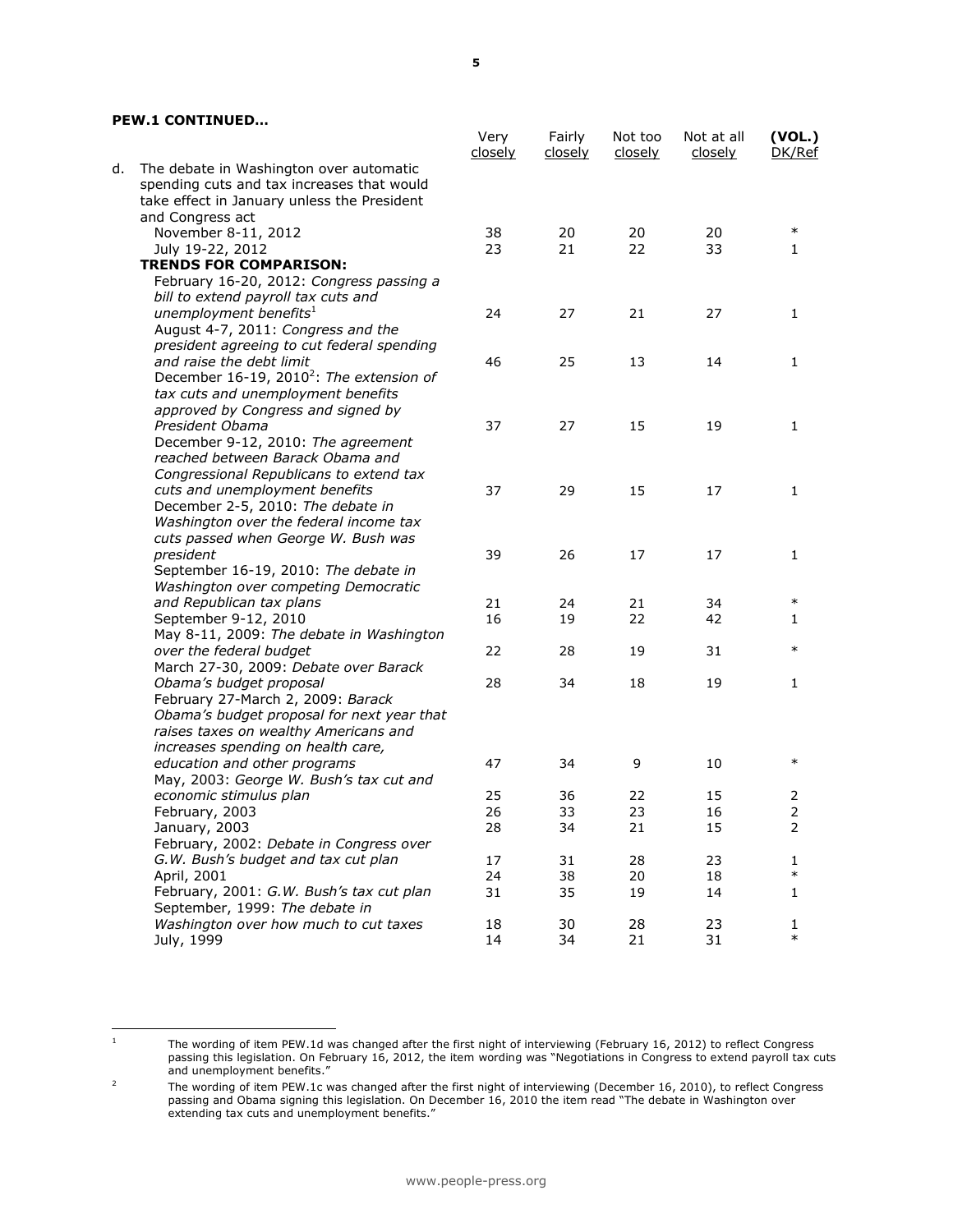|                                                                                          | Verv<br>closely | Fairly<br>closely | Not too<br>closely | Not at all<br>closely | (VOL.)<br>DK/Ref |
|------------------------------------------------------------------------------------------|-----------------|-------------------|--------------------|-----------------------|------------------|
| June, 1997: Competing proposals on ways<br>to cut taxes as part of the recent bipartisan |                 |                   |                    |                       |                  |
| budget agreement                                                                         | 11              | 27                | 28                 | 33                    |                  |
| September, 1992 (RVs): George Bush's<br>plan to improve the economy by cutting           |                 |                   |                    |                       |                  |
| government spending and cutting taxes                                                    | 28              | 44                | 18                 |                       |                  |

#### **NO QUESTIONS PEW.2-PEW.3**

#### **ASK ALL:**

PEWWP.4 How well do you feel you understand what would happen if these automatic spending cuts and taxes increases were to go into effect in January? **[READ]**

Nov 8-11

2012

- 26 Very well
- 
- 32 Fairly well<br>23 Not too we Not too well
- 17 Not at all well
- 1 Don't know **(VOL.)**
- 1 Refused **(VOL.)**

#### **RANDOMIZE PEWWP.5 AND PEWWP.6 IN BLOCK WITH PEWWP.7 AND PEWWP.8 ASK ALL:**

PEWWP.5 If these automatic spending cuts and tax increases go into effect, do you think they would have a major effect, minor effect or no effect on the U.S. economy?

Nov 8-11

- $\frac{2012}{68}$
- 68 Major effect<br>21 Minor effect
- Minor effect
- 2 No effect
- 10 Don't know/Refused **(VOL.)**

# **RANDOMIZE PEWWP.5 AND PEWWP.6 IN BLOCK WITH PEWWP.7 AND PEWWP.8**

**ASK IF EFFECT (PEWWP.5=1,2) [N=885]:** And would the effect on the U.S. economy be mostly positive or mostly negative?

Nov 8-11

- 2012
	- 23 Mostly positive
	- 70 Mostly negative
	- 7 Don't know/Refused **(VOL.)**

# **RANDOMIZE PEWWP.5 AND PEWWP.6 IN BLOCK WITH PEWWP.7 AND PEWWP.8**

**ASK ALL:**<br>PEWWP.7

If these automatic spending cuts and tax increases go into effect, do you think they would have a major effect, minor effect or no effect on your personal financial situation?

Nov 8-11

2012

- 
- 44 Major effect<br>38 Minor effect Minor effect
- 9 No effect
- 9 Don't know/Refused **(VOL.)**